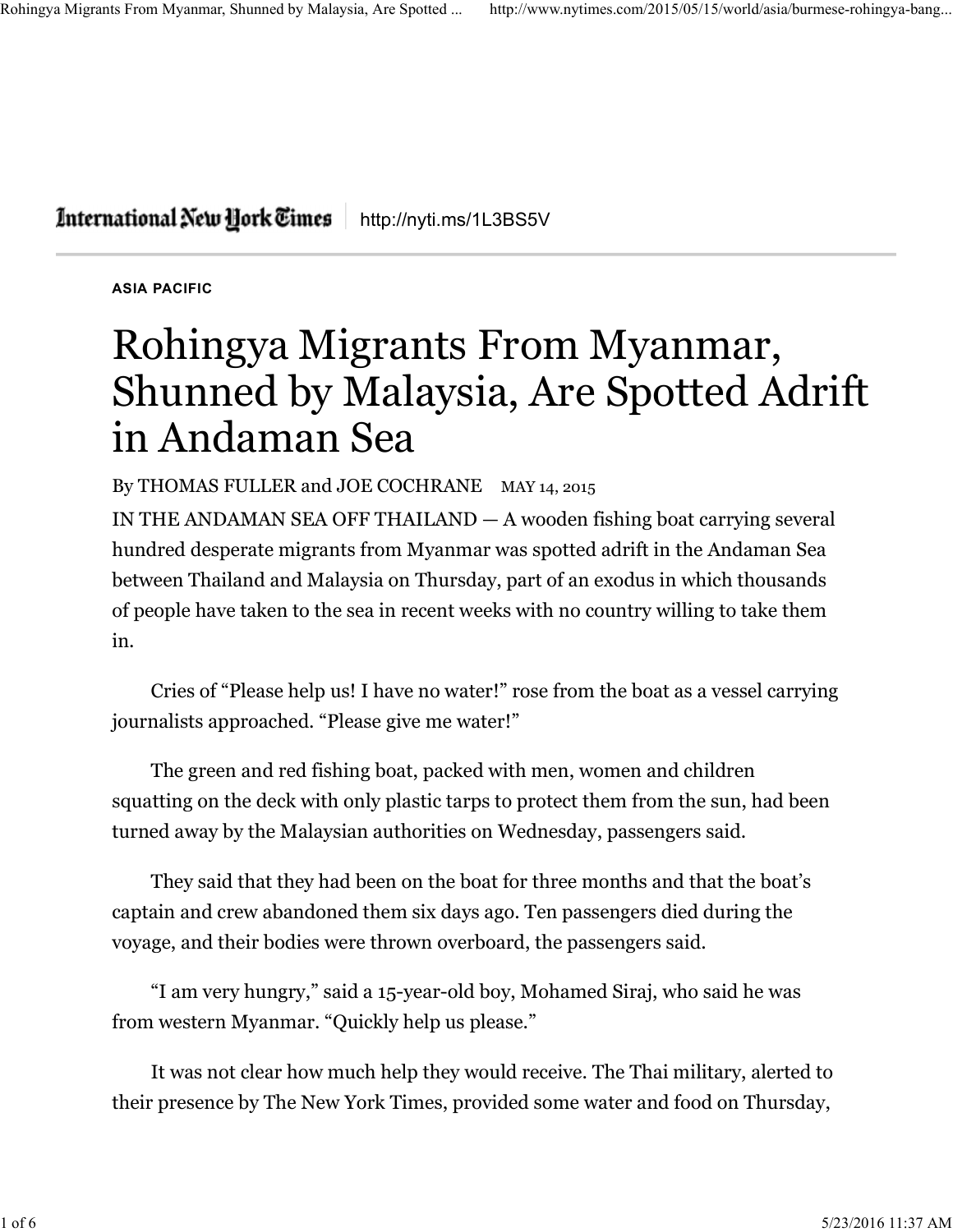then assisted the boat's departure farther out to sea early Friday, according to the governor of Satun Province, Dechrat Simsiri. Rohingya Migrants From Myanmar, Shunned by Malaysia, Are Spotted ... http://www.nytimes.com/2015/05/15/world/asia/burmese-rohingya-bang...<br>then assisted the boat's departure farther out to sea early Friday, according to th

> The boat's plight provided a dramatic example of the migration crisis confronting the region: An estimated 6,000 to 20,000 migrants are at sea, fleeing ethnic persecution in Myanmar and poverty in Bangladesh, while countries are pointing fingers at one another and declining to take responsibility themselves.

> Most of the migrants were thought to be headed to Malaysia, but after more than 1,500 came ashore in Malaysia and Indonesia in the last week, both countries declared their intention to turn away any more boats carrying migrants.

Thai officials have not articulated an official policy since the crisis began, beyond convening a regional conference to discuss the problem this month. Thailand is not known to have allowed any of the migrants to land there. The commander of the naval vessel that met the migrant boat here on Thursday, Lt. Cmdr. Veerapong Nakprasit, said it had "entered illegally."

The Indonesian Navy turned away a boat with thousands of passengers on Tuesday, urging it on to Malaysia, while the Malaysian authorities turned away two boats with a total of at least 800 passengers on Wednesday.

"What we have now is a game of maritime Ping-Pong," said Joe Lowry, a spokesman for the International Organization for Migration in Bangkok. "It's maritime Ping-Pong with human life. What's the endgame? I don't want to be too overdramatic, but if these people aren't treated and brought to shore soon, we are going to have a boat full of corpses."

The Office of the United Nations High Commissioner for Refugees has asked regional governments to conduct search-and-rescue operations to no avail. "It's a potential humanitarian disaster," said Jeffrey Savage, a senior protection officer with the agency. 2 or 6 fluid to have a boat full of corpses."<br>
The Office of the United Nations High Commissioner for Refugees has asked<br>
regional governments to conduct search-and-rescue operations to no avail. "It's a<br>
potential humanit

Many of the migrants are believed to have been abandoned by their traffickers with little food or water.

Indonesia's chief military spokesman, Maj. Gen. Fuad Basya, said Thursday that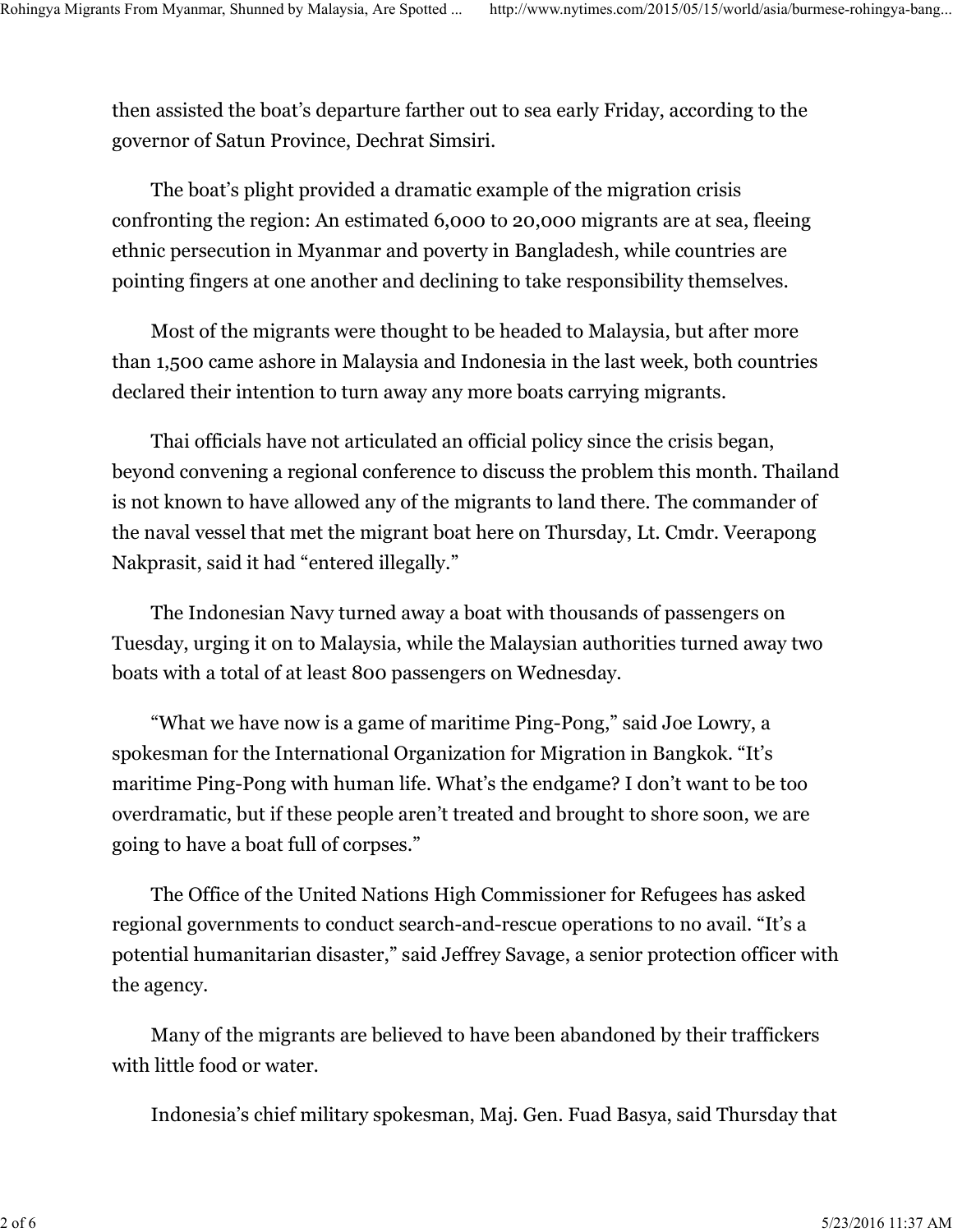the military would "push back any boat that wants to enter Indonesian waters without permission, including those of boat people like the Rohingya." Rohingya Migrants From Myanmar, Shunned by Malaysia, Are Spotted ... http://www.nytimes.com/2015/05/15/world/asia/burmese-rohingya-bang...<br>the military would "push back any boat that wants to enter Indonesian waters"

> After Malaysian officials turned back a boat with about 500 people off Penang Island on Wednesday, Deputy Home Minister Wan Junaidi said, "What do you expect us to do?"

"We have been very nice to the people who broke into our border," he told The Associated Press. "We have treated them humanely, but they cannot be flooding our shores like this. We have to send the right message that they are not welcome here."

Malaysian officials reached by The Times on Thursday declined to comment.

Tens of thousands of Rohingya, a stateless Muslim ethnic group, have fled Myanmar over the last several years, most going to Malaysia or Bangladesh. But the exodus over the last few weeks seemed to have caught everyone by surprise.

There is no single reason for the spike in departures from Myanmar and Bangladesh, said Chris Lewa, coordinator of the Arakan Project, a human rights group that tracks migration in the Andaman Sea. For the Rohingya, an accumulation of setbacks has taken a toll, she said, including the tightening of fishing permits, which has hit the Rohingya monetarily and nutritionally, and the government's insistence that its one million Rohingya residents are not citizens.

"It's a combination of things," Ms. Lewa said. "Their lives have become worse and worse."

The fact that so many are at sea at once, however, may be in part an unintended consequence of the Thai crackdown on human trafficking. After the discovery of a mass grave this month believed to contain the bodies of 33 Burmese and Bangladeshi migrants, officials raided several smuggling camps in southern Thailand and charged dozens of police officers and senior officials with being complicit in the trade. The fact that so many are at sea at once, however, may be in part an unintended<br>consequence of the Thai crackdown on human trafficking. After the discovery of a<br>mass grave this month believed to contain the bodies of 33 Bu

The camps were way stations where migrants were often detained in prisonlike conditions until they or their families could pay smugglers for passage to Malaysia. As horrid as those camps were, without them, the migrants have been stuck at sea,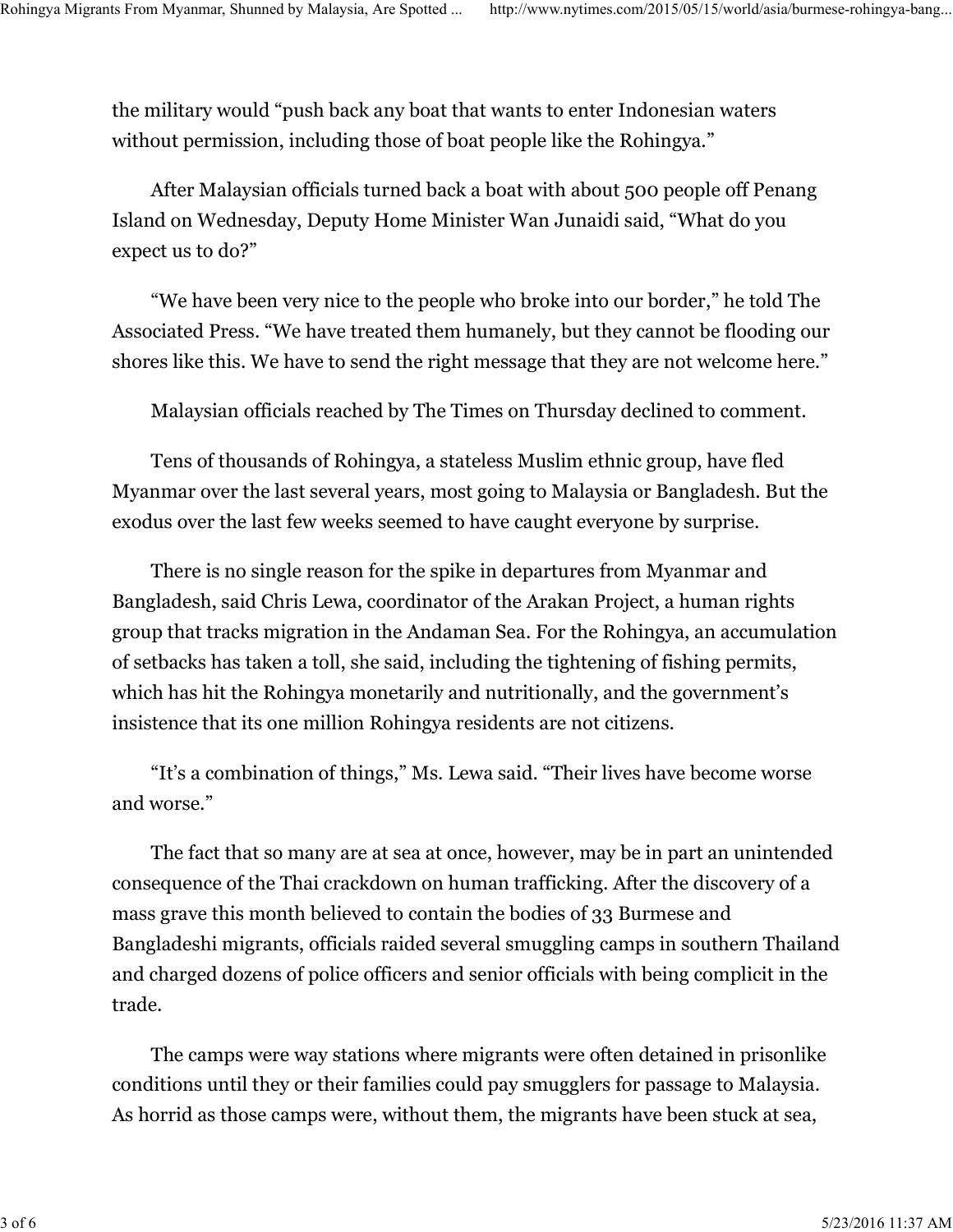their traffickers afraid to set foot in Thailand.

"Their business model has been interrupted by the operations in Thailand," Mr. Lowry said. "They will be back eventually  $-$  smuggling in trafficking is very lucrative — but they are waiting for now."

Migrants generally pay about \$1,800 each for passage to Malaysia, along with the promise of a job when they arrive, Ms. Lewa said.

But they are frequently shaken down for more payments along the way, and many never make it to Malaysia, a Muslim country that until recently had tacitly allowed the backdoor migration of Muslims from Myanmar and Bangladesh.

Interviews with passengers aboard a boat that washed ashore on the northern tip of Sumatra Island, Indonesia, on Sunday provided a glimpse of the brutal conditions they faced at sea and the desperation that drove them to make the risky voyage.

Passengers told of waiting on the boat for months before it sailed because the smugglers wanted to pack it as full as possible with paying passengers.

Most were forced to remain in the hold, squatting no more than an inch from the person in front of them. Every other day, they were fed bits of rice and noodles and small amounts of water. A hole in the floor, opening directly into the ocean, served as a toilet.

The passengers prayed or talked quietly, their whispers broken by the occasional sound of others vomiting from seasickness.

"There was no singing, only crying," said Muhammed Kashim, a 44-year-old Bangladeshi.

Seven days into the voyage, the ship's Thai captain abruptly stopped the vessel at sea, they said. The next day, gunmen arrived on a speedboat, boarded the ship and robbed migrants of their valuables. The passengers prayed or talked quetly, their whispers broken by the occasional<br>sound of others vomiting from seasickness.<br>"There was no singing, only crying," said Muhammed Kashim, a 44-year-old<br>Bangladeshi.<br>Seven days in

The captain and crew fled with the gunmen, abandoning the ship.